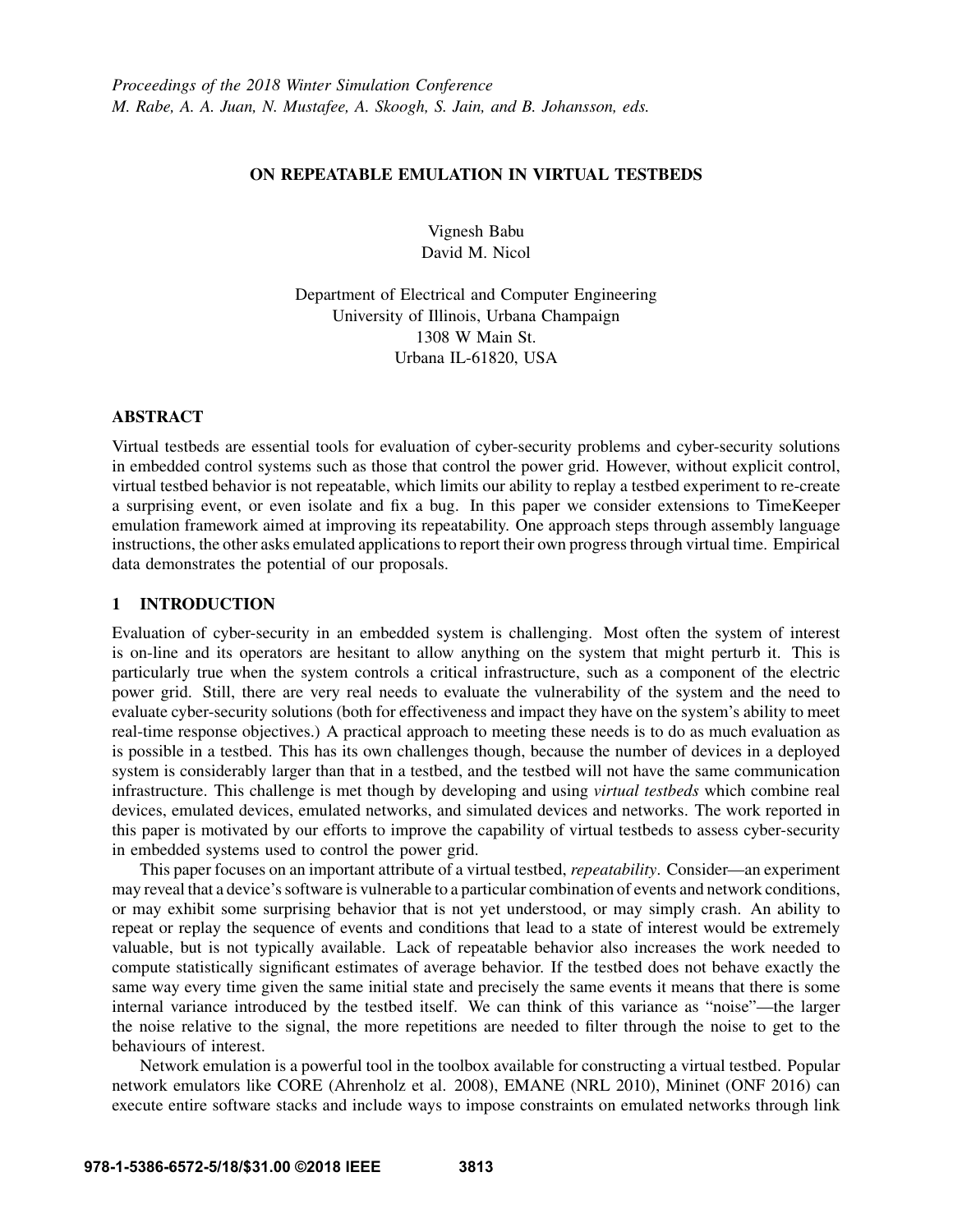delays, bandwidths and flow control mechanisms. However, when enforcing these constraints it is difficult to cause each exchanged message in the emulated system to behave or have the same timing as it would in a real system. For instance, to enforce link delays on individual packets, a network emulator would use timers to wait until the specified duration elapses before forwarding the packet. In such "best-effort" emulations there will be variance in precisely when a timer firing is recognized, depending on what is happening in the operating system or other applications. Furthermore, any computation that references time (for instance, to sleep for a specified interval) will reference the hardware clock of the virtual machine manager; unlike the real system, the virtual machine will sometimes be executing and sometimes not, which means that measured elapsed time in a virtual machine may include periods when it was not running at all. These limitations are exposed when the emulated network models are larger and can yield experimental results which deviate significantly from what would be observed in the real deployment.

These issues can be addressed by giving every emulated node its own *virtual* clock. Any explicit or implicit reference its code makes to time is intercepted and interpreted using the virtual clock as a basis. Periods of real time when a node's emulation is not executing are periods when its virtual clock is not advancing, so measured epochs of virtual time are not skewed by inactivity due to scheduling. Furthermore, when every node has its own notion of virtual time, their executions can be explicitly scheduled to advance them all together in virtual time.

We can create the illusion of concurrency such as seen in the embedded system by maintaining and advancing a separate virtual clock for each node, and causing all timing measurements and timing-influenced aspects of applications running on the node to be tied to it. Incorporation of virtual time (VT) in emulations has a rich history. Gupta et. al (Gupta et al. 2005) introduced the concept of *Time Dilation* which simply re-scaled time returned by the system clock with a multiplicative factor  $(\alpha)$  called Time Dilation Factor (TDF). Inside a VM with TDF  $\alpha$ , the perception of time for all processes progressed  $\alpha$  times slower than real time.

Later, virtual time was extended to OpenVZ container based emulation (Zheng et al. 2012) and to individual processes in the Linux Kernel - TimeKeeper (Lamps et al. 2014). In TimeKeeper, the processes are advanced together through a window of virtual time, like time-stepping through virtual time with the window length defining the step size *t*. No process is run in the next window before every process has run in the current window. The idea is to keep the virtual clocks of all processes with  $t$  units of each other. The smaller is *t*, the tighter the synchrony. The TimeKeeper scheduler allows a process to advance *t* units in virtual time, after which control is relinquished back to the scheduler. TimeKeeper allows each process to have its own TDF. Versions of TimeKeeper prior to that reported in this paper used Unix signals and timers to govern scheduling. For a window size  $t$ , to run a process with TDF  $\alpha$  the TimeKeeper scheduler sends it a Unix signal, and schedules a timer to fire in  $\alpha * t$  time units of wallclock time, upon whose firing it sends a Unix signal to stop. Repeatability is an issue though with the non-determinism of these timer firings, leading to the work we report here.

For repeatability we need a new control mechanism which, given a particular starting state of an application and window size *t*, will for every repetition stop the application in the same state upon cessation of the window execution. We call this *Perfect Repeatability*. Towards that end, we propose two alternative mechanisms for advancing virtual time. The first we call *Application driven virtual time* or APP-VT and the second we call *Instruction driven virtual time*, or INS-VT. Under APP-VT an application directly controls advancement of its virtual time. Just as in a discrete-event simulation the model specifies how virtual time advances as events execute, under APP-VT a modeler annotates source code to cause measurement and reporting of virtual time advance. By contrast the INS-VT approach is completely transparent to the emulated code. It more closely resembles the original TimeKeeper mechanism, except that the execution burst is defined in terms of the number of assembly language instructions the application executes, not a length of time.

In the rest of the paper, we describe both of these modes of VT advancement and highlight difficulties in their practical implementation. We evaluate overheads associated with each of them in a simple network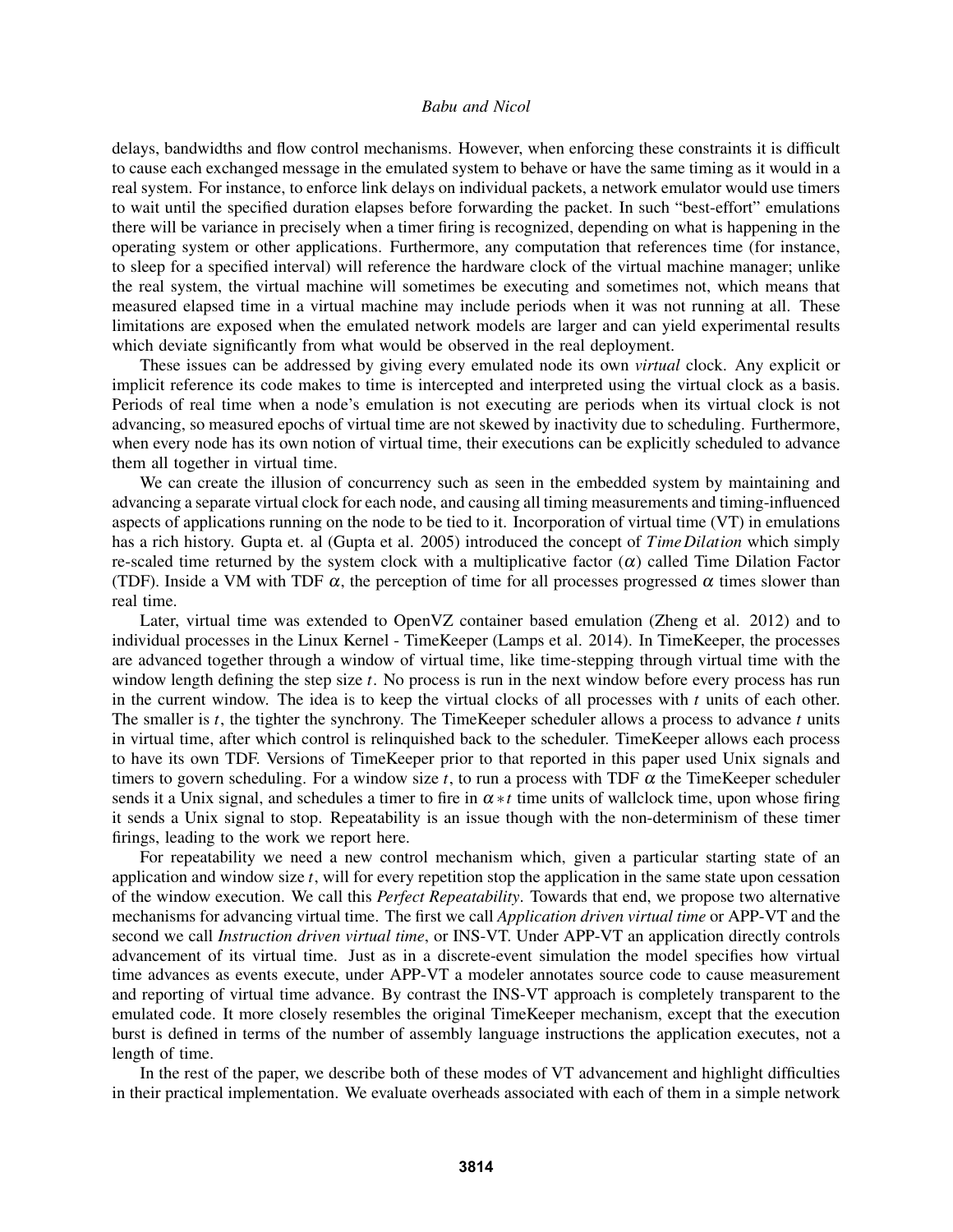emulation case study using the mininet emulator, and analyze the conditions (if any) under which one or more of them may be perfectly repeatable. The paper is organized as follows: In Section 2 we introduce TimeKeeper and give a brief overview of its architecture and virtual time advancement mechanism. In Sections 3 and 4 we introduce APP-VT and INS-VT modes and describe their implementation. In Section 5, we briefly describe the experiment setup that is used in the rest of the paper to compare and contrast the three VT advancement modes. In Section 6 we use the running case study setup to measure repeatability and overheads associated with all 3 modes of VT advancement. In Sections 7 and 8, related works and conclusions are presented respectively.

# 2 TIMEKEEPER

TimeKeeper (Lamps et al. 2014) is a software bundle which includes a portable Linux Kernel Module and a small set of modifications to the Linux Kernel; these bring the notion of virtual time to each process placed under TimeKeeper's control. TimeKeeper manages the scheduling of these processes. Applied to network emulation, each process is typically a device (or node) in the emulated network, such as a host, switch, or router. In typical application emulation-specific scripts are used to cause the emulator to bring up all nodes and their constituent applications; these processes are all under the control of TimeKeeper. TimeKeeper processes are advanced together in a time-stepped fashion with a time-step size (in virtual time) of *t*. To ensure that no message sent within a time-step is also called upon to be received in the same time-step (by a process different from the sender,) a simple technique is to choose the time-step size *t* to be the smallest link delay in the emulated network.

TimeKeeper processes may have individual time dilation factors. To advance a process with TDF  $\alpha_i$  by *t* in virtual time the original versions of TimeKeeper scheduled the process to run for  $\alpha_i * t$  units of wallclock time. During each such execution burst, the dilated process may invoke system calls to query the current time (e.g. "gettimeofday".) TimeKeeper intercepts all of these system calls and returns a value based on the processes' virtual time clock. For more complex time based operations such as sleep, TimeKeeper must ensure that every such operation is enforced in virtual time. In the most recent implementation (Lamps et al. 2018) of TimeKeeper, the list of intercepted time query system calls include *gettimeofday*, *time*, and *clock gettime*. A Linux process can also schedule sleep operations or poll on network sockets or files for new data using *sleep*, *nanosleep*, *select*, *poll*, and *timerfd*. TimeKeeper modifies the implementation of these system calls so that when called by a process under TimeKeeper administration the specified relative span is accorded in virtual time. In addition TimeKeeper can,

- Assign and dynamically change the length of the execution burst used to advance a process and automatically detect and control new processes spawned by existing dilated ones;
- Cause a stopped process to start and a running process to stop;
- Schedule TimeKeeper controlled processes so that they advance together in virtual synchrony.

With this functionality, the interface to TimeKeeper provides an emulator with the ability to advance a controlled process for a specific duration of virtual time and know when the processes have stopped at the end of a round.

For each emulated node, TimeKeeper maintains a separate scheduler queue and tracks all processes running on the emulated node. During each execution burst, round robin scheduling is imposed on processes present in a node's schedule queue which are resumed and paused using kernel level signalling techniques (SIGCONT and SIGSTOP). Thus by simply leveraging signals, TimeKeeper is able to circumvent the linux scheduler and control the order and execution durations to all processes under its control. Algorithm 1 illustrates TimeKeeper's VT advancement mechanism during each time-step. It takes as input the set of nodes to manage and a CPU mapping which specifies which CPU each node should run on. The algorithm is run in parallel on all CPUs.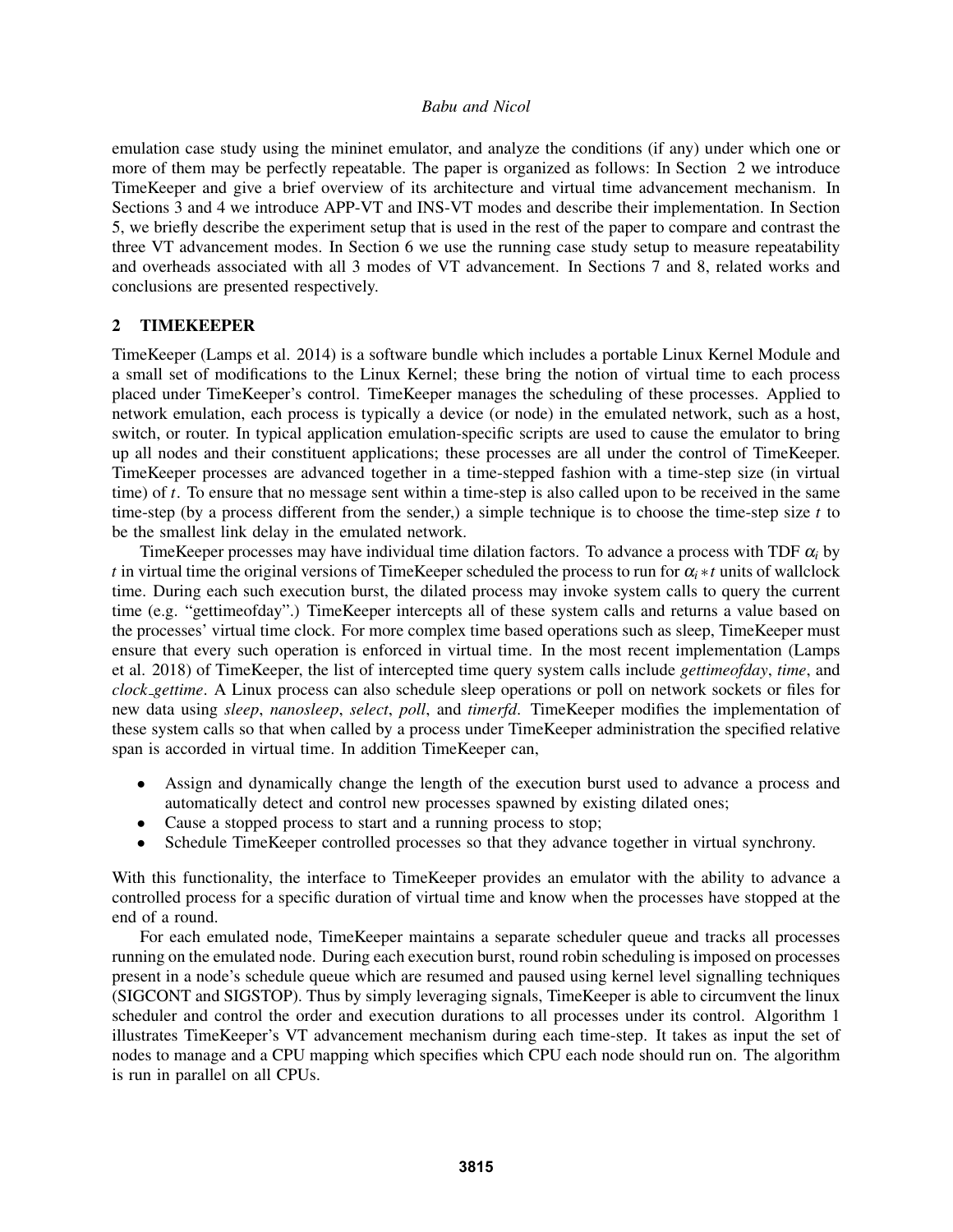Algorithm 1 *TimeKeeper Per TimeStep Operation*(*CPU* )

INPUT  $\{(node_i, t_i)\}$ INPUT CPU MAP for each node  $\in$  CPU\_MAP[CPU] : Get node's execution burst length *t*  $\Delta$ Clock(node) = 0 {initialize virtual time increment of node} for each process  $∈$  node until  $ΔClock(node) = t$ : Compute process target virtual time advance *t<sup>p</sup>* {Based on round-robin schedule among processes in each node} Start process execution burst for  $TDF * t_p$  secs Handle all time operations in virtual time Freeze process after *T DF* ∗*t<sup>p</sup>* secs Clock(node) +=  $t_p$  units,  $\Delta$ Clock(node) +=  $t_p$  units {Advance virtual time of node by  $t_p$  units}

### 2.1 Remarks on Timer Accuracy

The repeatability of an experiment depends on the extent to which the emulation platform is able to reproduce each process' execution behaviour and inter process interactions at precise moments in virtual time. Without TimeKeeper the operating system controls an emulator's processes by allocating them execution quanta, and by preempting select processes in favour of others. This makes an emulation non-repeatable. With TimeKeeper, we are able to control the order and length of execution bursts to each process and thus circumvent some of the variances introduced by the Linux scheduler. But control over each execution burst is still enforced through the use of OS level timers, which still admits for timing inaccuracies. We can instruct the OS to fire a timer after *s* microseconds and send a signal, but actual recognition of the timer's firing is impacted by the state of the OS at the time of the firing, likewise the recognition of a signal is state-dependent. We do not have precise control over where precisely in the application code a process is when it is suspended.

We later present empirical results which show that while statistics about application behavior have considerably less variance under TimeKeeper than when the emulator is uncontrolled, it is not zero. We next present new ways of controlling a processes' execution that (under certain circumstances) make their execution repeatable.

### 3 APPLICATION DRIVEN VIRTUAL TIME

In the original versions of TimeKeeper, virtual time advancement was tied to wallclock time advancement with a scaling factor, the time-dilation factor. In the course of developing TimeKeeper we encountered emulations that cried out for a different means of linking execution behavior to virtual time advancement. One example was the emulation of a Programmable Logic Controller (PLC), written in python (Babu and Nicol 2016). Most of the coded executed by that emulator is python framework code and not interpretation of PLC instructions. Another example was a software defined router (in C++) we used to emulate a hardware router. A considerable amount of the code executed was in support of routing, but was not code (or even functionality) you find in hardware routers.

Correspondingly we hit on the notion of annotating the source of emulated code with calls to a software framework, the *Application Virtual Time Manager*, or AVTM, to have the application itself report its advances in virtual time. This places the burden of modeling the advancement of virtual time on a human being. The application interface to the AVTM is simple, comprised of three calls. A type one call says "I've advanced virtual time by *t*"; a type two call says "I've advanced virtual time by *t*, and I'm about to enter an IO operation." A type three call says "I've completed an IO operation". By adding the incremental advances in virtual time that are reported to it, the AVTM computes the process' virtual time clock, which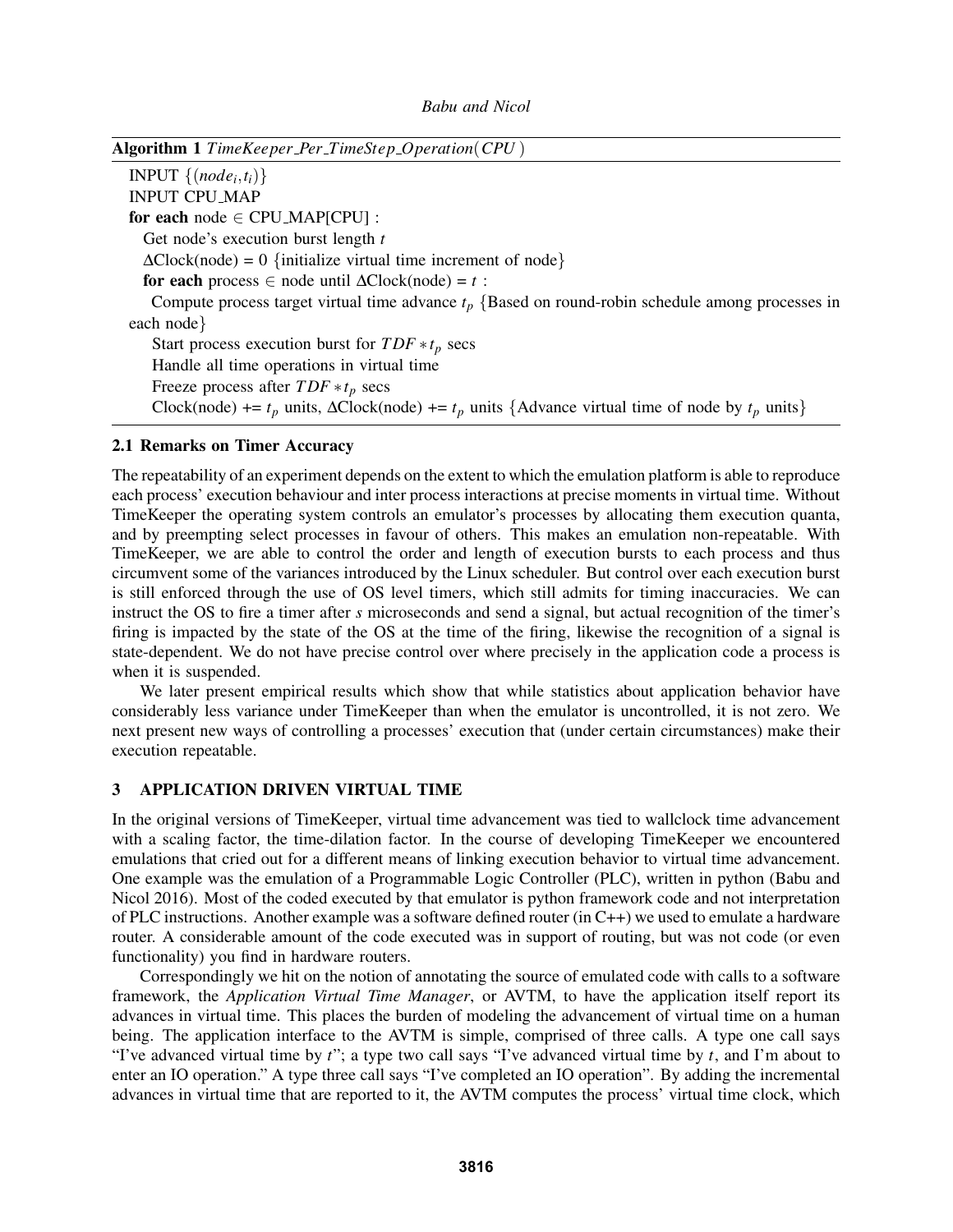

Figure 1: APP-VT architecture. The figure describes all steps involved in the interaction between Time-Keeper, Tracer and an application process in one round. It is to be noted that Type-3 AVTM calls (marked with \*) are an exception and can occur asynchronously at any point in time.

is stored where TimeKeeper's Unix modifications access it when called upon to interpret a time-dependent system call.

Control of the emulated process' execution is hierarchical. TimeKeeper controls a process known as Tracer; indeed, from TimeKeeper's point of view, Tracer is the process it controls. As TimeKeeper is a kernel process and Tracer is a user process, they communicate through proc file ioctls. From TimeKeeper's point of view, it tells a process to advance up to a given virtual time  $T_v$ . Receiving this the process unblocks, does what it needs to do to advance virtual time to  $T_v$ , communicates its completion back to TimeKeeper and suspends. Receiving this TimeKeeper knows that that process has done what it needs to do in the current time-stepped round. But virtual time advance is not so clean when advanced by the application, it is possible for an application to advance through a length of time equivalent to many many time-steps all at once. Tracer is the intermediary between TimeKeeper's view of virtual time advance and what actually happens in the emulator. AVTM and Tracer maintain a Unix pipe between them. AVTM looks for direction from Tracer by performing a blocking read on this pipe. When Tracer sends a message down the pipe with a target virtual time  $T_v$ , AVTM and the emulated process unblock and the process executes. Each time the process reports a virtual time advance to AVTM the virtual clock is updated, as described below.

- If the update  $v'$  is the result of a type one call and  $v' < T_v$  then the AVTM just returns control to the caller.
- If the update  $v'$  is the result of a type one call and  $T_v \le v'$ , the AVTM notifies Tracer of virtual time v' through the pipe, and suspends via a blocking read on the pipe. On receiving this message, Tracer notifies TimeKeeper that it has completed the time-step.
- If the update  $v'$  is the result of a type two call, AVTM sets the virtual time to max $\{v', T_v\}$ , sets a shared flag 'IO-busy', sends the new virtual time to Tracer across the AVTM pipe, and continues with the IO. Tracer sees a virtual time at least as large as  $T<sub>v</sub>$  and notifies TimeKeeper that it has completed the time-step. Note that AVTM and the emulated process are still executing, not under control of the Tracer. When the IO operation eventually completes the process notifies AVTM with a type three call. In response the AVTM clears the 'IO-busy' flag, and blocks on the AVTM pipe. The process' virtual time at the point of the IO completion and subsequent type three call to AVTM defines the time of the IO completion.

The special case of active IO calls for a more specific description of the interaction between TimeKeeper and Tracer. When TimeKeeper notifies Tracer to advance to virtual time *Tv*, the following occurs.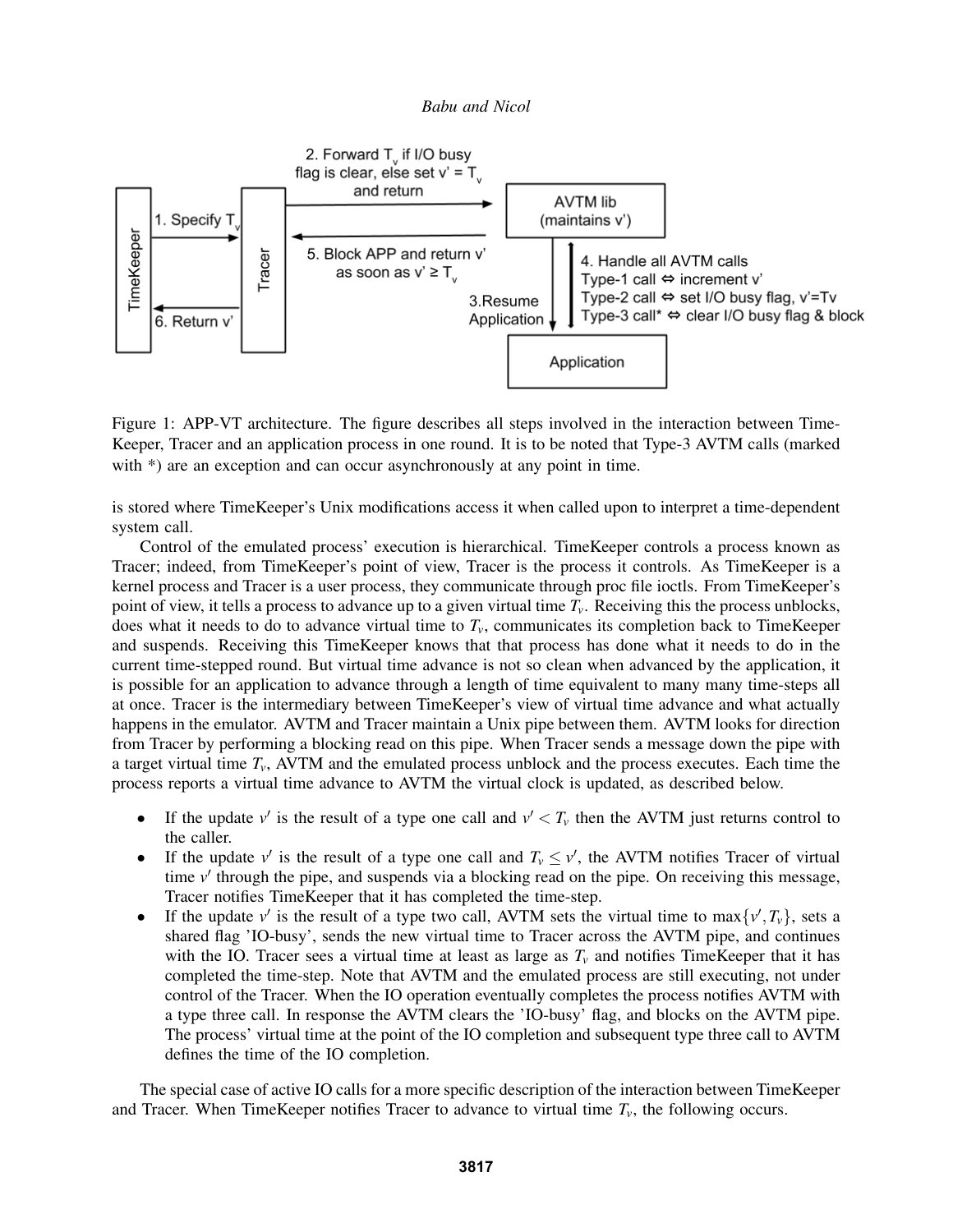- If the virtual time maintained by Tracer is already as large as  $T_v$ , Tracer immediately reports to TimeKeeper that the time-step is complete, and blocks.
- If the 'IO-busy' flag is set, Tracer advances the virtual time to  $T_v$ , reports to TimeKeeper that the time-step is complete, and blocks.
- Otherwise Tracer sends a message over the AVTM pipe for the process to advance at least as far as  $T_v$ .

The key point is that suspension is tied to a specific line of source code, so that every re-animation of the process is a return from that call. This gives greater control over repeatability than did the timer-based control of execution bursts. That said, it is still possible for a APP-VT controlled emulation to not be perfectly repeatable. The source of non-repeatability is IO. The solution we describe allows the advancement of virtual time on a process executing IO to depend on that IO's physical timing. It is conceivable that by directly modeling the duration of IO operations we could ensure perfect repeatability, and will examine that approach in future work. Figure 1 is a compact illustration of the APP-VT architecture and all of the above described steps.

### 4 INSTRUCTION DRIVEN VIRTUAL TIME

In the previous section, we described APP-VT. It is clear that in APP-VT, the virtual time advancement is not transparent to the application's source code, which places a modeling burden on the user, and in any case is only possible when the source code of the application being emulated is accessible and can be modified and re-compiled. The question we then try to answer is: Can we design a mechanism which is transparent to the application's source code while maintaining perfect repeatability whenever possible ?

The instruction driven virtual time mechanism is an alternative approach that can satisfy both requirements under certain conditions. It is based on the idea of specifying every execution burst in terms of number of instructions to execute instead of a time duration. The execution burst duration must be converted to a specific number of instructions and we assume that the user provides this conversion ratio at the start of the emulation. The INS-VT architecture is similar to the APP-VT setup where TimeKeeper interacts with a tracer process. Here a tracer may control multiple applications. When TimeKeeper schedules a process to run, it notifies the tracer of the target upper edge of the virtual time window. The tracer converts this into a number of instructions to run, and then does so. In our practical implementation, we use the ptrace interface available in the Linux kernel to control execution behaviour at instruction level granularity. The ptrace interface is a fundamental component of many popular debuggers like gdb and it can be used to single step instructions by setting a trap flag on the x86 processor. It treats each system call as one user instruction and single steps over them as well. Using the ptrace interface, the tracer process can simply initiate a single step of the application and wait until the single step completes before repeating it again for the specified number of instructions. The pseudocode of the tracer process is illustrated below in Algorithm 2.

One of the subtle challenges that comes with using the ptrace interface is dealing with system calls that may block. On single stepping a blocking system call (e.g sleep), the single step operation would complete only after the system call returns and the tracer process would be blocked in the mean time. This would not bode well for the virtual time advancement mechanism because the current round can only be completed when all applications run their assigned number of instructions. To prevent such a situation, we implement kernel level modifications to the linux scheduler (in particular to the *schedule*() function in the linux kernel) and detect if a controlled application process voluntarily relinquishes the CPU inside a system call. Upon detection of a voluntary CPU yield, the tracer process is notified and a "block flag" is set for the application. The block flag is only cleared upon exit from the blocked system call.

One of the advantages of INS-VT over APP-VT is the independence of the virtual time advancement mechanism from the application's source code. In addition, it can achieve perfect repeatability unless the control flow is altered on rare occasions by I/O device interaction failures (e.g busy disks) which may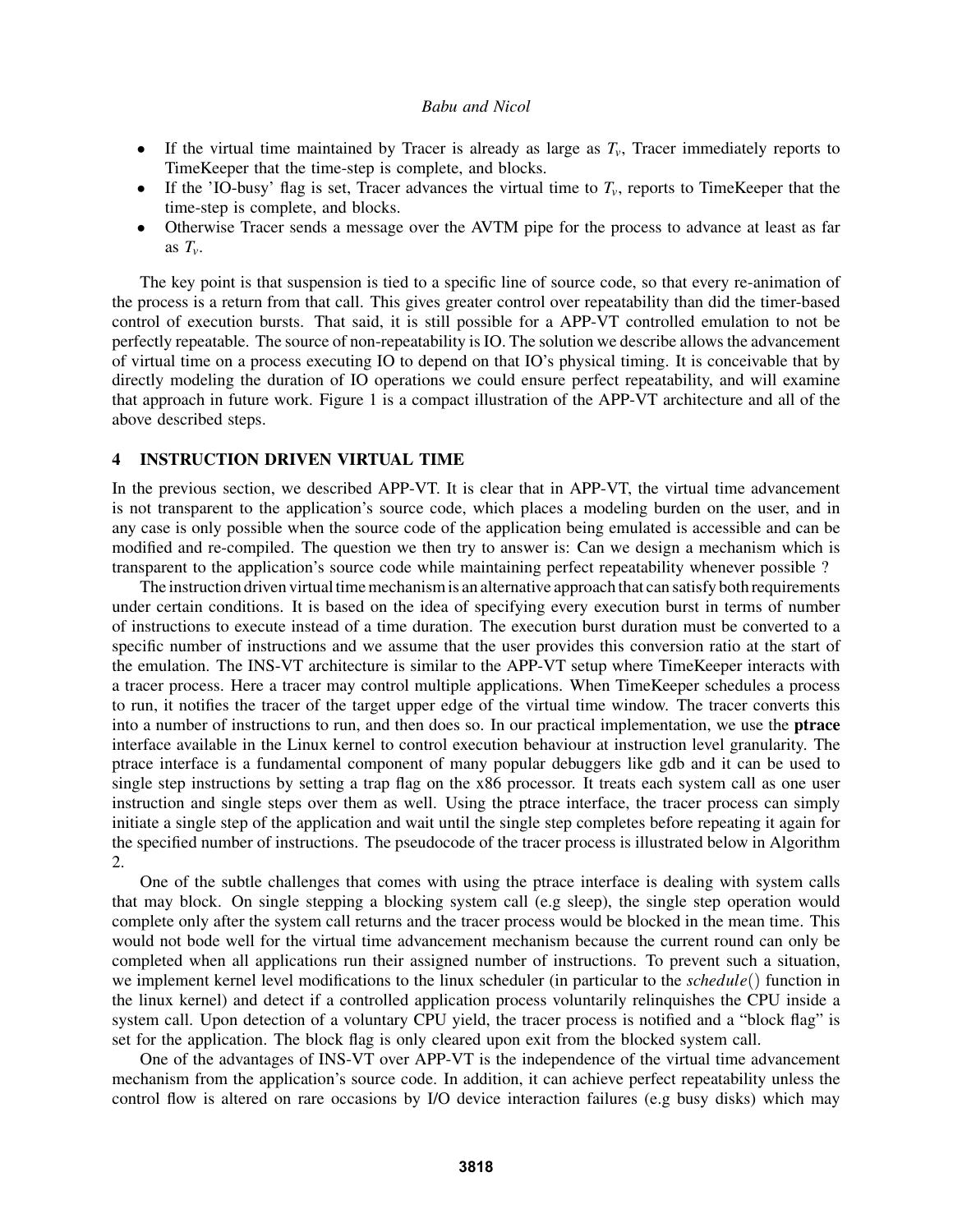|  |  |  | <b>Algorithm 2</b> Tracer_Operation() |
|--|--|--|---------------------------------------|
|--|--|--|---------------------------------------|

| while Experiment not stopped do                                                                    |
|----------------------------------------------------------------------------------------------------|
| INPUT $\{(APP_i, N instructions_i)\}$ {At start of round, input number of instructions to execute} |
| for each $APPi$ in Tracer's control <b>do</b> :                                                    |
| <b>for</b> $j = 0$ ; $j <$ <i>Ninstructions<sub>i</sub></i> ; $j++$ <b>do</b>                      |
| <b>if</b> $APP_i$ is blocked <b>then</b>                                                           |
| break                                                                                              |
| else                                                                                               |
| Initiate single step for $APP_i$                                                                   |
| Wait until single step is complete or $APP_i$ is blocked                                           |
| end if                                                                                             |
| end for                                                                                            |
| end for                                                                                            |
| end while                                                                                          |

cause certain system calls to sometimes block or fail. But as we observe in our evaluations, INS-VT in general performs very well in reproducing experimental results. On the downside, it suffers from increased overheads because each atomic single step operation generates a trap and forces execution of hundreds of additional instructions. These overheads increase the overall experiment completion times significantly. Furthermore, aligning virtual time advancement with the number of instructions executed make sense only with compiled code, and not interpreted code. APP-VT can separate code execution that advances virtual time from code execution that does not in a way that neither original TimeKeeper nor INS-VT can achieve.

# 5 EXPERIMENT SETUP

In this section, we briefly describe an example that is used in the rest of the paper to compare and contrast the three virtual time advancement mechanisms. The emulated network is configured as a binary tree with 3 levels. The four leaves are hosts while the remaining three nodes are switches. Hosts and switches are numbered increasingly from left to right as depicted in the Figure 2. Host pairs *h*1 − *h*3 and *h*2 − *h*4 communicate with each other with *h*1 and *h*2 acting as clients. Clients repeatedly send requests and wait for responses from servers before immediately sending the next request. Custom C implementations of hosts and switches are used and the topology is emulated with the mininet emulator on a standard Dell Laptop with 8 cores and 16GB of RAM. All links were assigned a delay of 1*ms*. We estimated virtual time advancement values used in *APP\_VT* by attempting to measure them. We used a fixed per-round virtual time window size of  $100\mu s$  (which is smaller than all link delays) in all experiments. In our *INS VT* experiments, we used a conversion ratio of 1000 instructions per µ*s* which translates each execution burst to 100,000 instructions.

# 6 EVALUATION

Table 1: Maximum RMS errors between each of the 5 sets of experiment runs for every configuration. The RMS errors are computed (in secs) on the delays experienced by the first 1000 packets at *h*1.

| Normal    | TimeKeeper-VT | APP-VT | <b>INS-VT</b> |
|-----------|---------------|--------|---------------|
| 3.845e-04 | 1.0126e-04    | 0.0    | 4.3817e-05    |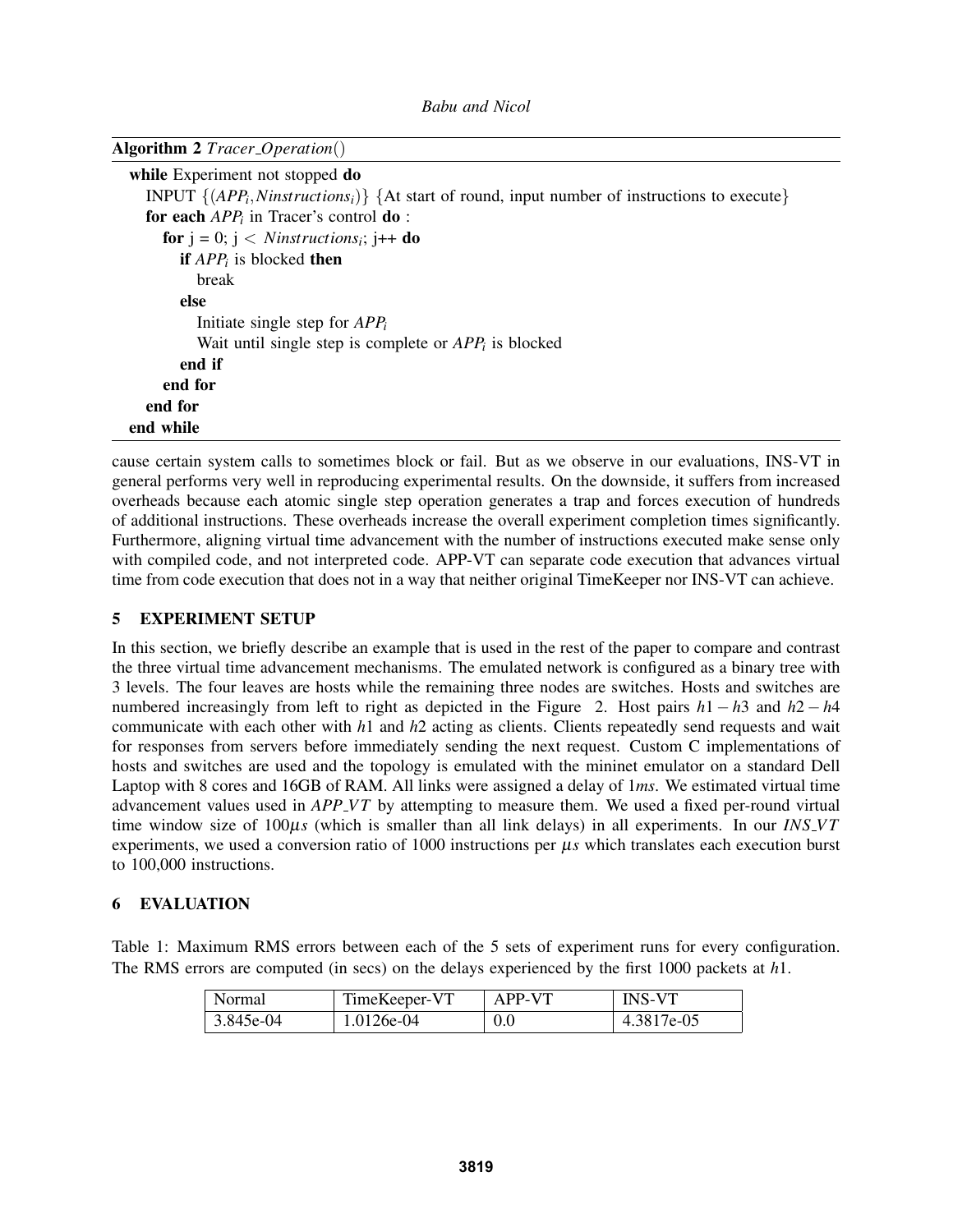

Figure 2: The simple binary tree topology used in experiments. It was emulated with mininet. Nodes *h*1, *h*2 run a client application while *h*3 and *h*4 run a server application. *h*1 sent requests to *h*3 and *h*2 requested from *h*4.



Figure 3: CDFs of round trip times experienced by all packets at *h*1 and *h*2 across the 5 experiment runs for each configuration.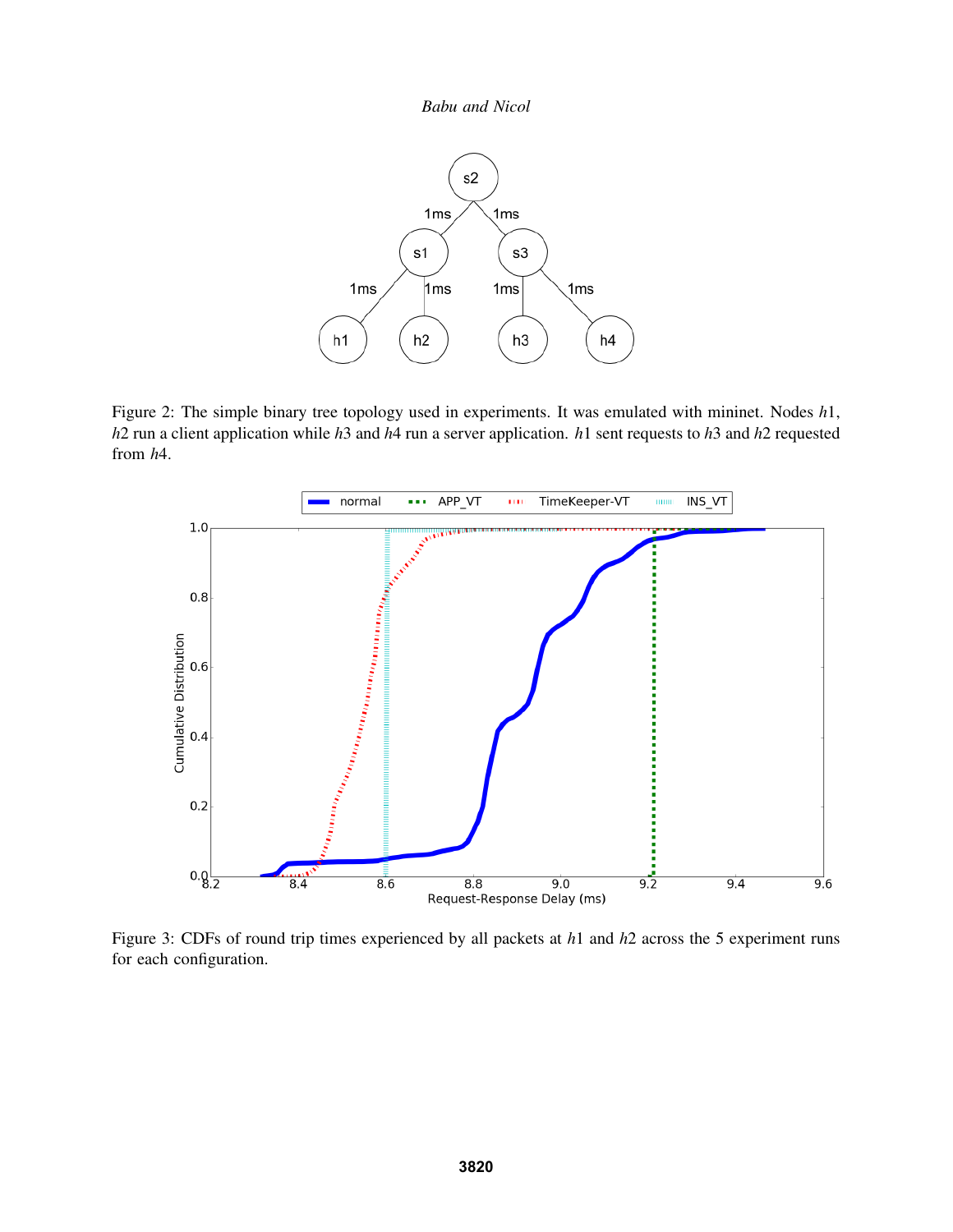*Babu and Nicol*



Figure 4: Mean and standard deviation of round overshoot in each configuration.



Figure 5: Measure of overhead: number of requests served per sec of real time.

In this section, we empirically measure repeatability and overheads associated with each of the three modes of VT advancement. We use the setup described in the previous section and look at 4 different configurations: (1) normal: without any virtual time, (2) TimeKeeper-VT with TDF 1 (3) APP-VT and (4) INS-VT. We repeated the experiment 5 times for each configuration.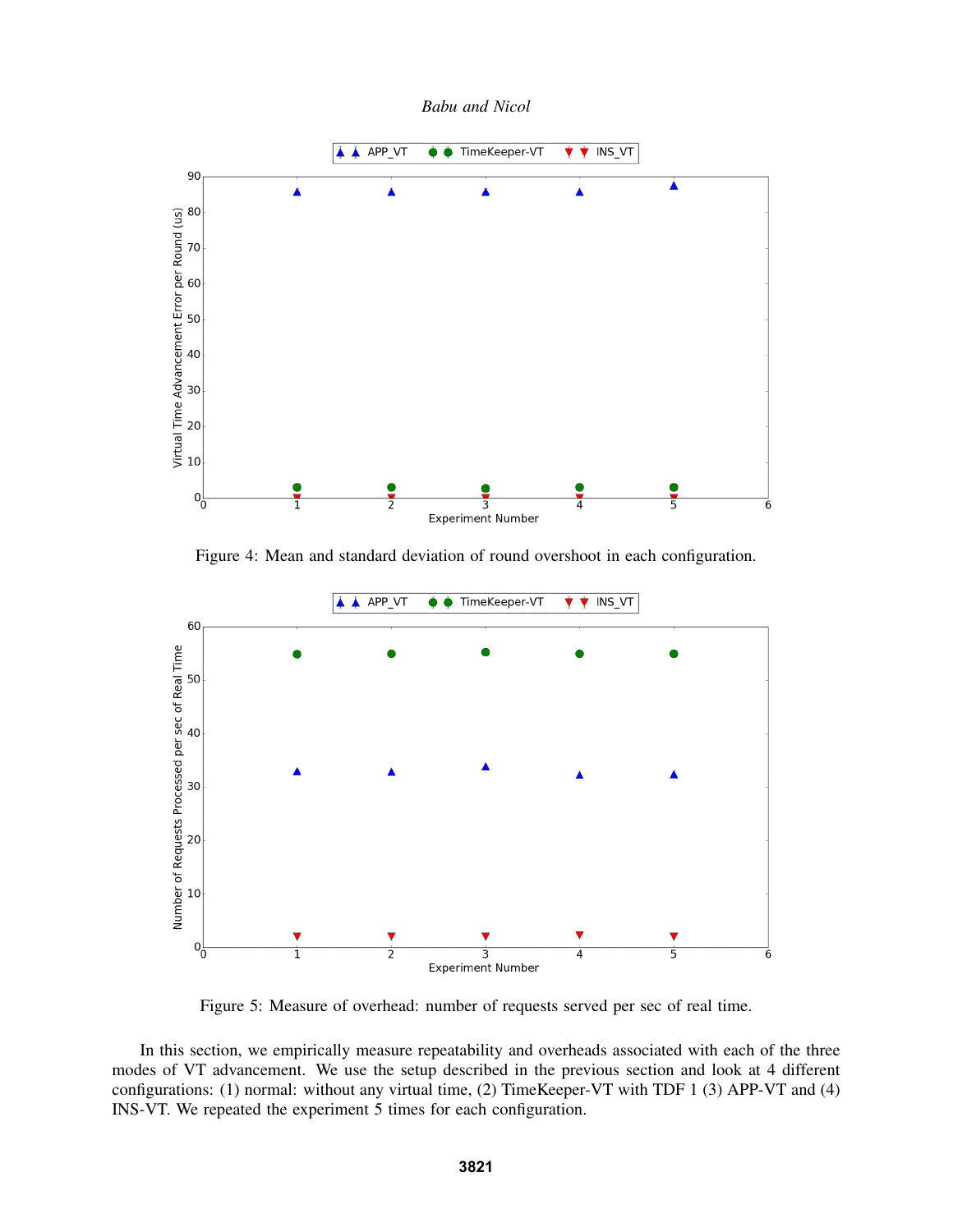## 6.1 Measuring Repeatability

During each experiment run, the two clients send requests to their respective servers and measure the delay between the send time of each request and the receive time of its response. Each client sends the next request as soon as the response to its previous request is received and processed.

For each experiment run in a specific configuration, we look at the round trip delays experienced by the first 1000 packets received at *h*1 and treat it as a vector. For each configuration, we compute the maximum RMS error between all pairs of corresponding delay vectors. Table 1 contains the measured maximum RMS error values for each configuration. A lower max RMS error value indicates that even across experiment runs, packets more or less experienced similar round-trip times. From the table it is clear that without virtual time scheduling the RMS value is higher than any other scheduling policy. When operated in APP-VT mode, round trip times observed across multiple runs appear perfectly identical to each other. We observe non zero RMS errors for TimeKeeper-VT and INS-VT which suggests some degree of variability. But RMS errors could potentially be swayed even by 1 or 2 packets experiencing abnormal delays and thus we need a more detailed picture to reason about these errors. To draw deeper insights, we plot the CDFs of delays experienced by all packets at *h*1 and *h*2 across all 5 runs for each configuration. (Figure 3).

From Figure 3, it is clear that with INS-VT and APP-VT, most packets experience near identical delays across experiment runs. That the delays are *different* is a result of the different ways of advancing virtual time. INS-VT may be counting instructions that APP-VT does not directly attribute to advancing virtual time, and/or the virtual delays APP-VT reports at the source code level don't align precisely with counts of instructions at the assembly language level.

Original TimeKeeper and uncontrolled execution show more spread out distributions. This can be explained by Figure 4 which shows the "per round overshoot" in virtual time for each mode. Since TimeKeeper cannot always precisely control the execution burst duration (due to timer inaccuracies), processes may overshoot or run a little bit extra during each round. For the original versions of TimeKeeper this caused variance in execution behaviour across rounds within the same experiment and across different experiment runs eventually leading to more spread out delay distributions. Overshoots are also common in APP-VT as illustrated in the Figure, but aren't an error, as the application state and associated virtual time are in perfect alignment.

## 6.2 Measuring Overhead

To measure overhead associated with each mode, we compute the total number of client-to-server requests which were completed per second of real time. A higher value indicates that the experiment is performing more useful "work" per second and thus it will take less physical time to complete a required amount of "work", or (equivalently) advance through a given length of virtual time. From Figure 5, we observe that overhead associated with INS-VT is an order of magnitude higher than others because single stepping at an instruction level is quite expensive. With TimeKeeper's mechanism, overhead is low because scheduling timers to control execution bursts is less expensive. The overhead associated with APP-VT is higher than TimeKeeper because of the multi-step interaction between the TimeKeeper, Tracer and the application process (Figure 1).

## 7 RELATED WORK

The concept of embedding virtual time in emulation is not new. In (Gupta et al. 2005), time dilation was put forward as a potential solution to improve scalability of hybrid emulation-simulation systems. Time dilation factor (TDF) was defined as the ratio of rate of progress of real time to virtual time. SVEET! (Erazo et al. 2009) is a TCP protocol evaluation testbed built using the proposed time dilation technique. It stresses on the importance of virtual time systems in performance analysis of emerging technologies and demonstrates the cost benefits of time dilation by accurately predicting TCP performance on slower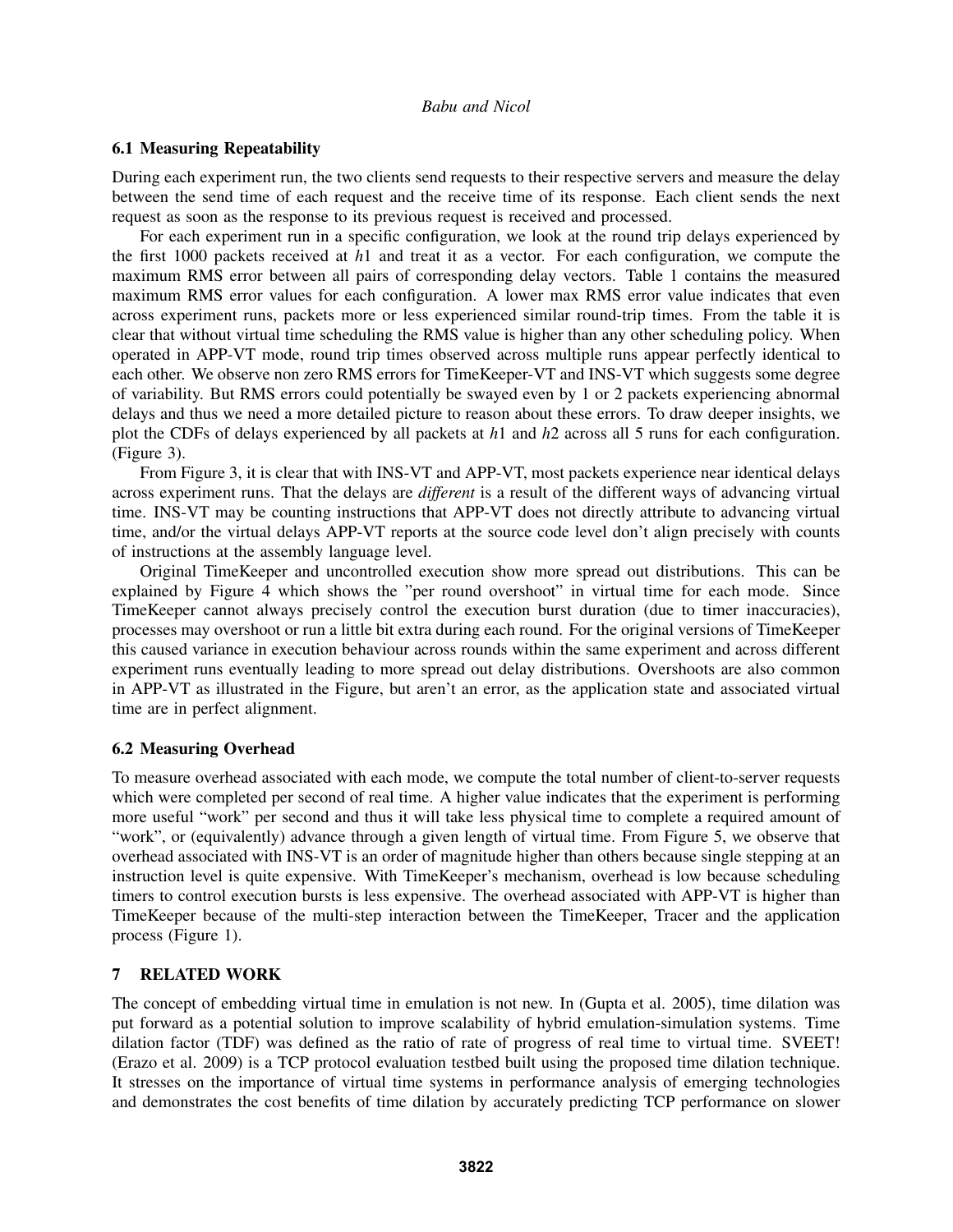hardware. In (Zheng et al. 2012), the authors adopt a new approach to advancing virtual time which unlike Gupta's solution, is less constrained by the advancement of real time. The proposed virtual time system includes a virtual time control phase to decide how far each container should advance in virtual time. Virtual synchrony is maintained by blocking containers which have advanced too far in virtual time to allow others to catch up. This work is extended in (Jin and Nicol 2015) specifically to simulation of software defined networks (using OpenVZ) and in (Yan and Jin 2017) using Linux containers. TimeKeeper (Lamps et al. 2014) builds on them by bringing the notion of TDF to the forefront and allows more finer control over process execution times with small modifications to the Linux Kernel.

## 8 CONCLUSION

Virtual testbeds are a critical tool needed to help assess the cyber-security (and/or assess the effectiveness of cyber-security protection mechanisms) of embedded systems such as those that control the nation's electric power grid. A desirable attribute of a virtual testbed is an ability to be able to precisely repeat behavior, given the same initial state and exactly the same sequence of events, or inputs. Such an ability would help analysts to understand precisely the sequence of events leading to a vulnerability exploit, to understand how any other unexpected behavior came to pass, or even to debug the software and models comprising the virtual testbed.

However, it is difficult to guarantee repeatable emulations because the OS and underlying hardware have behaviors the emulation does not control, which leads to variance that can affect reproducibility of timings associated with inter process interactions. We saw that by changing how virtual time is advanced and by controlling their execution order and duration, we can reduce some OS level interference effects and improve repeatability. We illustrate these improvements through empirical evaluations with an open source virtual time system for Linux called TimeKeeper. However, we noted that TimeKeeper's reliance on OS level timers to control execution bursts can still admit non-reproducible variances in execution behaviour. We proposed and analyzed two alternative modes of virtual time advancement (1) APP-VT: the application controls advancement of its own virtual clock and (2) INS-VT: each applications virtual clock is advanced based on the number of instructions executed. We empirically demonstrated that with both APP-VT and INS-VT one could achieve near perfect repeatability. APP-VT places the burden of defining virtual time advance on the modeller but can be used with emulators where the measuring execution time or counting instructions is not a good measure of virtual time advance. By contrast INS-VT is completely transparent to the modeler. Of the three, the technique of measuring execution bursts has the least overhead but the greatest demonstrated variability in behavior. INS-VT has the least demonstrated variability in behavior, but the highest overhead. APP-VT is less than a factor of two times slower than original TimeKeeper, has significantly better repeatability, but requires significantly more work on the part of the modeler to advance virtual time than either original TimeKeeper or INS-VT. The modeller is thus ultimately left with a choice to trade-off overhead with ease of implementation. In future work, we would explore the possibility of creating simple and easy to use APP-VT interfaces and reduce overheads associated with INS-VT.

## ACKNOWLEDGEMENT

This work was supported in part by the Siebel Energy Institute, in part by the Boeing Corporation, and in part by Department of Energy under Award Number DE-OE0000780. Disclaimer: This report was prepared as an account of work sponsored by an agency of the United States Government. Neither the United States Government nor any agency thereof, nor any of their employees, makes any warranty, express or implied, or assumes any legal liability or responsibility for the accuracy, completeness, or usefulness of any information, apparatus, product, or process disclosed, or represents that its use would not infringe privately owned rights. Reference herein to any specific commercial product, process, or service by trade name, trademark, manufacturer, or otherwise does not necessarily constitute or imply its endorsement, recommendation, or favoring by the United States Government or any agency thereof. The views and